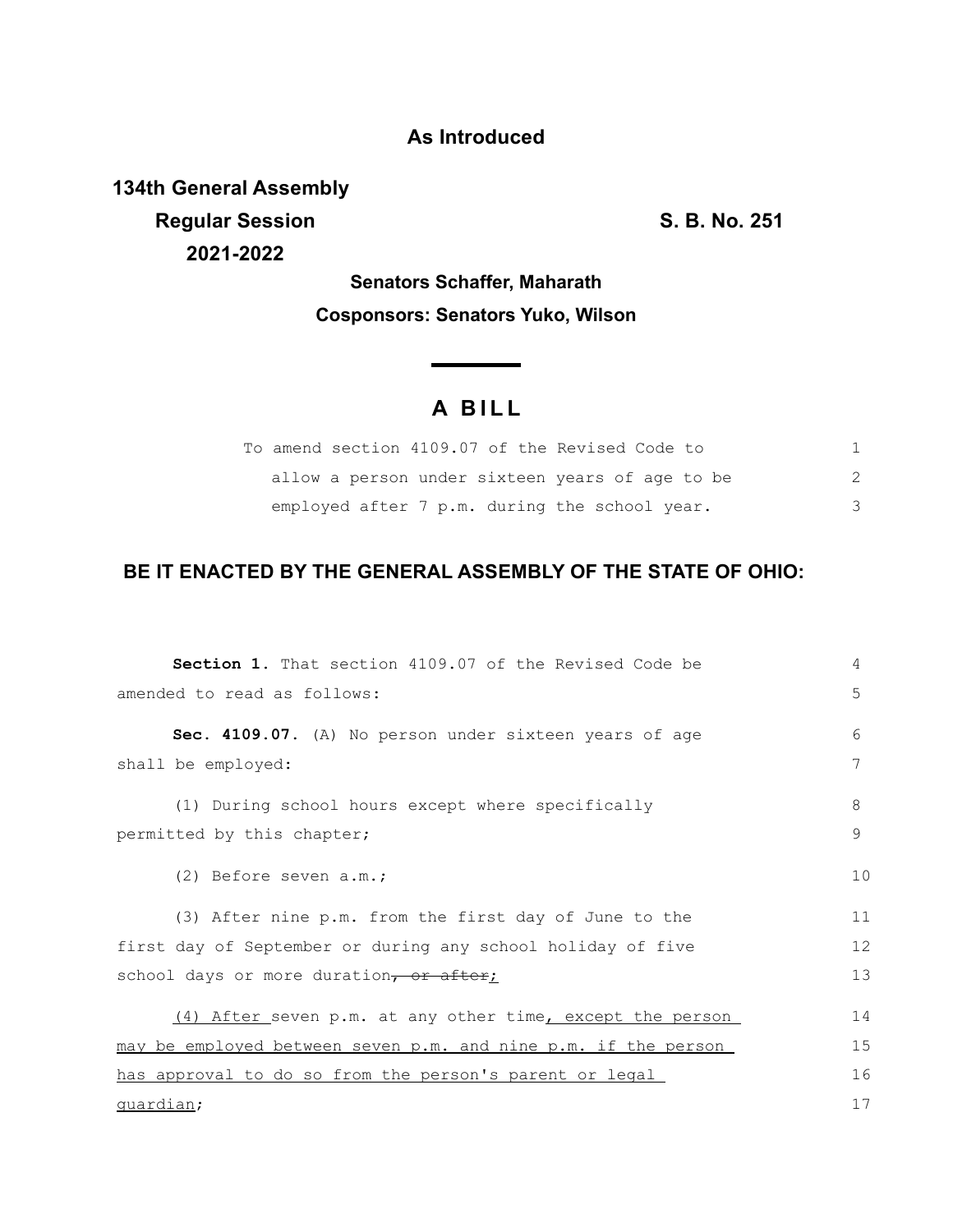| $(4)$ (5) For more than three hours a day in any school day;     | 18 |
|------------------------------------------------------------------|----|
| (6) For more than eighteen hours in any week while               | 19 |
| school is in session;                                            | 20 |
| (6) (7) For more than eight hours in any day which is not        | 21 |
| a school day;                                                    | 22 |
| $(7)$ (8) For more than forty hours in any week that school      | 23 |
| is not in session.                                               | 24 |
| (B) No person under sixteen years of age may be employed         | 25 |
| more than forty hours in any one week nor during school hours    | 26 |
| unless employment is incidental to bona fide programs of         | 27 |
| vocational cooperative training, work-study, or other work-      | 28 |
| oriented programs with the purpose of educating students, and    | 29 |
| the program meets standards established by the state board of    | 30 |
| education.                                                       | 31 |
| (C) No employer shall employ a minor more than five              | 32 |
| consecutive hours without allowing the minor a rest period of at | 33 |
| least thirty minutes. The rest period need not be included in    | 34 |
| the computation of the number of hours worked by the minor.      | 35 |
| (D) No person sixteen or seventeen years of age who is           | 36 |
| required to attend school under Chapter 3321. of the Revised     | 37 |
| Code shall be employed:                                          | 38 |
| (1) Before seven a.m. on any day that school is in               | 39 |
| session, except such person may be employed after six a.m. if    | 40 |
| the person was not employed after eight p.m. the previous night; | 41 |
| (2) After eleven p.m. on any night preceding a day that          | 42 |
| school is in session.                                            | 43 |
| (E) As used in this section, "school" refers to either a         | 44 |
| school the child actually attends or a school he is required to  | 45 |